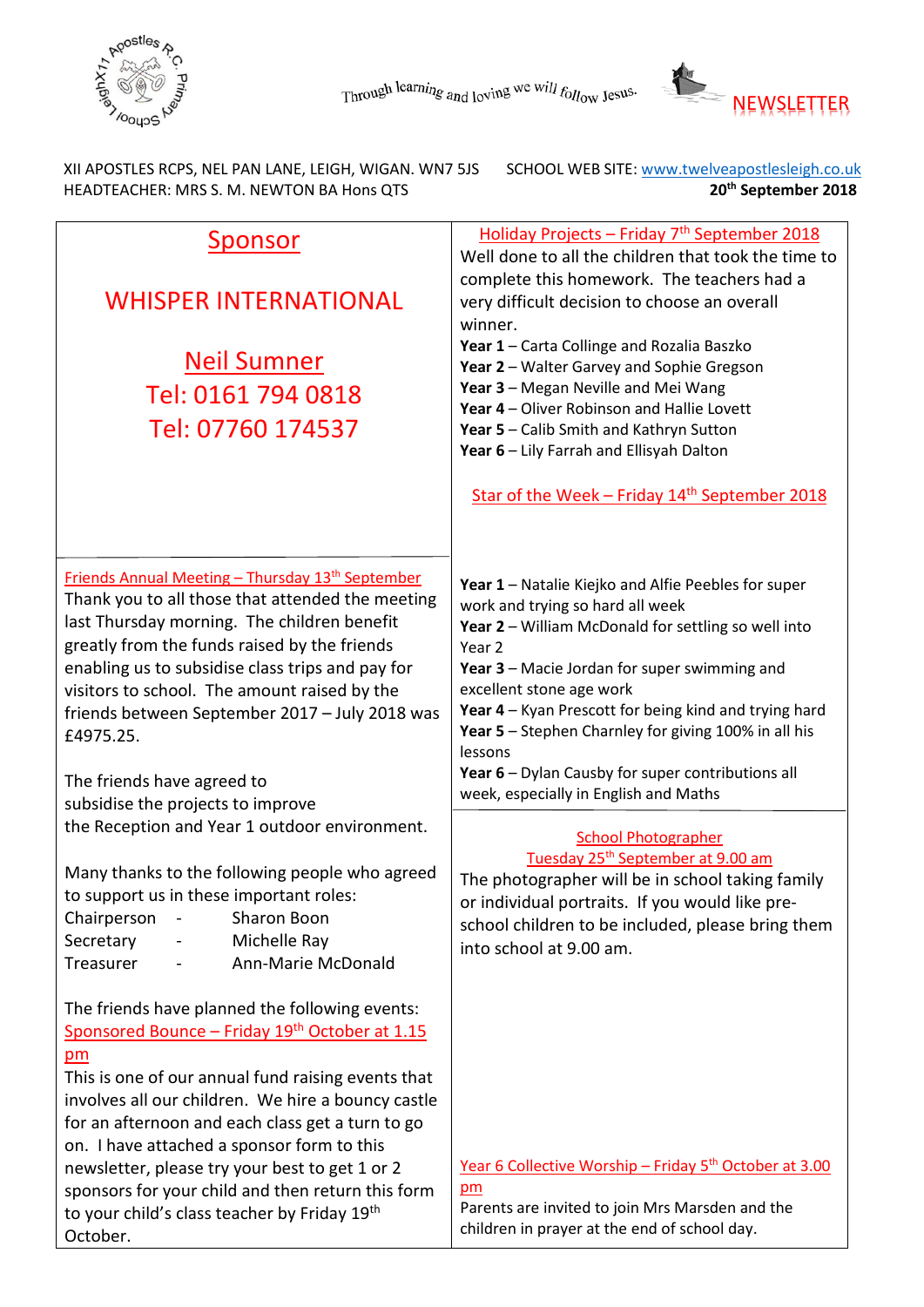If anyone is available, we need about 10-12 helpers to count the bounces and to serve drinks. Helpers would need to come to school from 1pm. Please inform the school office if you are available to help – thank you.

## Mile of Copper – Friday  $16<sup>th</sup>$  November at 10.45 am to 3.00 pm

This is another popular fundraiser. For this we ask all our families to save 1p and 2p coins and send them into school. The collection buckets will be in the classes next week and

each class will compete to try and fill a bucket. We might be able to make a mile this year!

## Christmas Hampers – Friday 23rd November

The children will be invited to come into school in their own clothes on this day and donate goods for the Christmas hampers. More information to follow.

## Second Hand Toy Sale – Friday  $7<sup>th</sup>$  December

We are once again holding this annual event, so please can I urge parents and children to start sorting their toys out.

### Reception Intake – September 2019

Anyone interested in sending their child to XII Apostles R.C.P.S. should come into school and register their child's name.

This does not guarantee a place nor is it a formal application for a place. However, it does enable us to forward future correspondence about our open evenings and other relevant information.

### E-Safety

Parents can access a free online safety magazine called DITTO to keep up to date with risks, issues, advice and guidance related to keeping children safe online whilst also enjoying learning about technology.

You can download a copy:[-http://www.esafety](http://www.esafety-adviser.com/ditto-sep18/)[adviser.com/ditto-sep18/](http://www.esafety-adviser.com/ditto-sep18/)

Can I remind parents that there is a wealth of guidance on our school website on keeping children safe online under the "parent tab".

#### Life Education Caravan

This will visit school on the following dates to promote Health and wellbeing. Each year group will focus on a specific theme.

Thursday 27<sup>th</sup> September

| Year 5    |                          | Friends             |
|-----------|--------------------------|---------------------|
| Year 4    | $\overline{\phantom{0}}$ | It's Great to be Me |
| Reception | $\overline{\phantom{0}}$ | All About Me        |
| Year 3    |                          | Meet the Brain      |
|           |                          |                     |

#### Friday 28th September

| Year 1                        |                          | My Wonderful Body |
|-------------------------------|--------------------------|-------------------|
| Year 6                        |                          | Decisions         |
| Year 2                        | $\overline{\phantom{0}}$ | Feelings          |
| Please find leaflet attached. |                          |                   |

## Year 4 – Harvest Assembly – Friday  $5<sup>th</sup>$  October 9.00 am.

Parents, relatives and friends are invited to this special assembly. Please join Miss Hitchen and the children in Year 4.

## Parents Workshops and Meetings

Throughout this term, teachers will be inviting parents to information sessions and meetings about the curriculum so please watch out for a letter that your child will bring home.

I have listed dates and times below:-

Reception – Mrs Parry – Thursday  $20<sup>th</sup>$  September at 2.45 pm Early Reading.

Year 1 – Mrs O'Boyle - Early Reading and Writing Workshop Friday 21st September at 9.00 am Friday 28th September at 9.00 am

Year 3 – Mrs Featherstone & Mrs Yates – Reading and Vocabulary Wednesday  $26<sup>th</sup>$  September at 3.30 pm  $-$  5.00 pm

Year 4 – Miss Hitchen – Reading and Vocabulary Thursday 4th October at 3.30 pm and 5.00 pm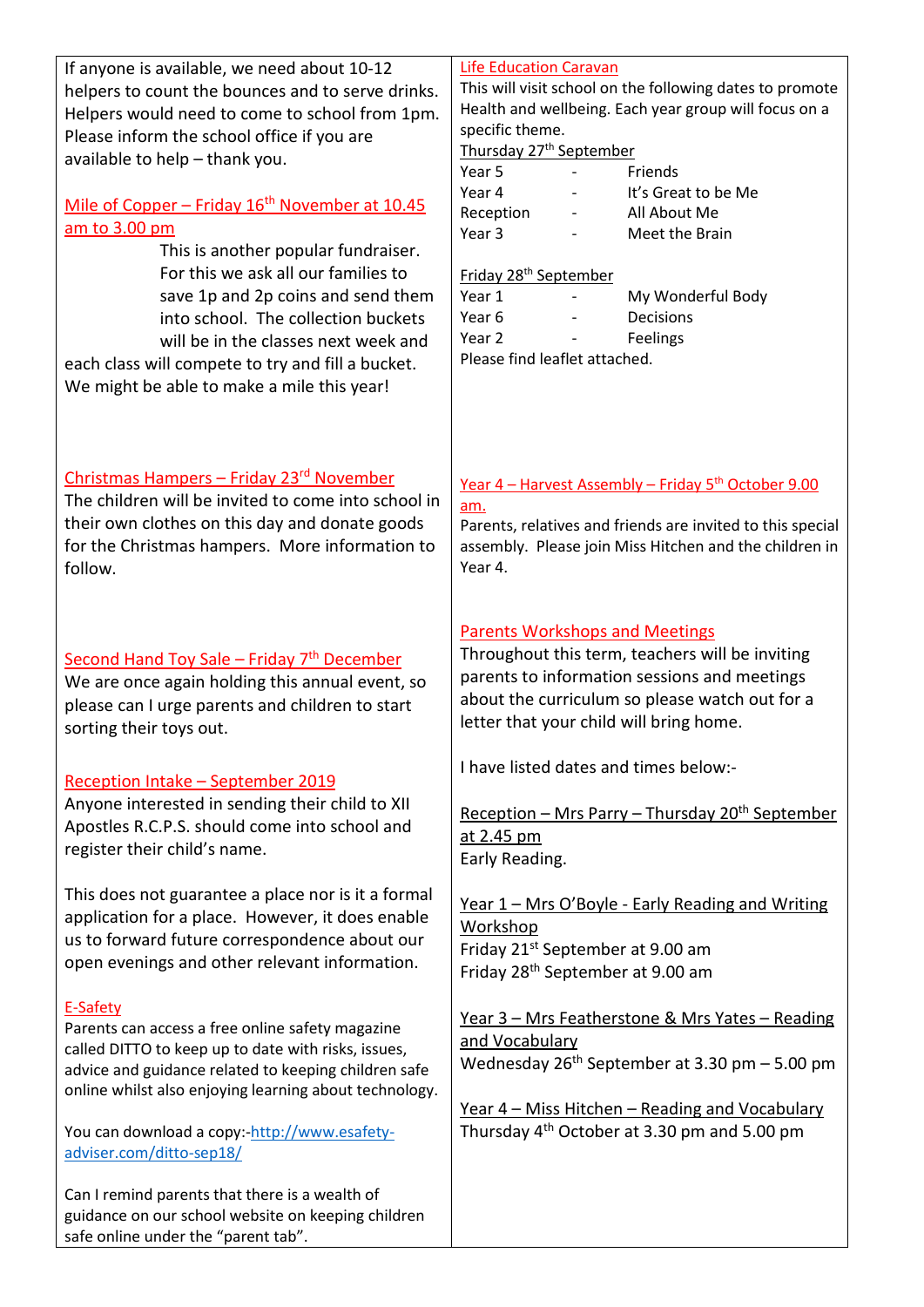| <b>Parents' Evening</b><br><b>Asthmatic Children</b><br>Tuesday $16^{th}$ and Thursday $18^{th}$ October 3.30 pm -<br>5.30 pm.<br>Please see booking form attached and return to<br>school as soon as possible.<br>If your child requires an inhaler whilst in school,<br>please collect and complete an asthma card from<br><b>School Meals</b><br>the school office.<br>Please be aware that Metrofresh's policy is that<br>any meals children order in school will be charged<br>to their account, even if not taken. For example;<br><b>Data Collection Forms</b><br>if your child leaves to attend an appointment or<br>Your child should have brought home a data<br>sent home sick.<br>collection sheet. If you have not already returned<br>this form to school, please ensure it is sent in<br><b>Flu Vaccinations</b><br>tomorrow. The form is vitally important so as we<br>If you have not returned your child's permission<br>can update your child's details and contact<br>form for a flu vaccination, please do so as soon as<br>information.<br>possible. Spares forms are available to collect<br>from the school office. |  |
|---------------------------------------------------------------------------------------------------------------------------------------------------------------------------------------------------------------------------------------------------------------------------------------------------------------------------------------------------------------------------------------------------------------------------------------------------------------------------------------------------------------------------------------------------------------------------------------------------------------------------------------------------------------------------------------------------------------------------------------------------------------------------------------------------------------------------------------------------------------------------------------------------------------------------------------------------------------------------------------------------------------------------------------------------------------------------------------------------------------------------------------------|--|
|                                                                                                                                                                                                                                                                                                                                                                                                                                                                                                                                                                                                                                                                                                                                                                                                                                                                                                                                                                                                                                                                                                                                             |  |
|                                                                                                                                                                                                                                                                                                                                                                                                                                                                                                                                                                                                                                                                                                                                                                                                                                                                                                                                                                                                                                                                                                                                             |  |

Through learning and loving we will follow Jesus.



# NEWSLETTER SPONSORS

Leigh Cubs – Jane Riley – 07714 417263 ABC Domestics – 01942 730468 or 07715 986396 XII Apostles Rainbows, Brownies & Guides – Cheryl Garvey – 07719 357069 Whisper International – Neil Sumner – 0161 794 0818 or 07760174537 Dust & Sparkle Cleaning Services – Gill – 07943831238 Happy Days Childminding Services – Hannah – 07706985696 Feet First – Chiropodist – Nicola – 07767696014 Crystal Blue Travel – Travel Agents – Vas Jesani – 07956195467 Pretty Paws of Culcheth – Kim – 01925 767211 or 07955833496